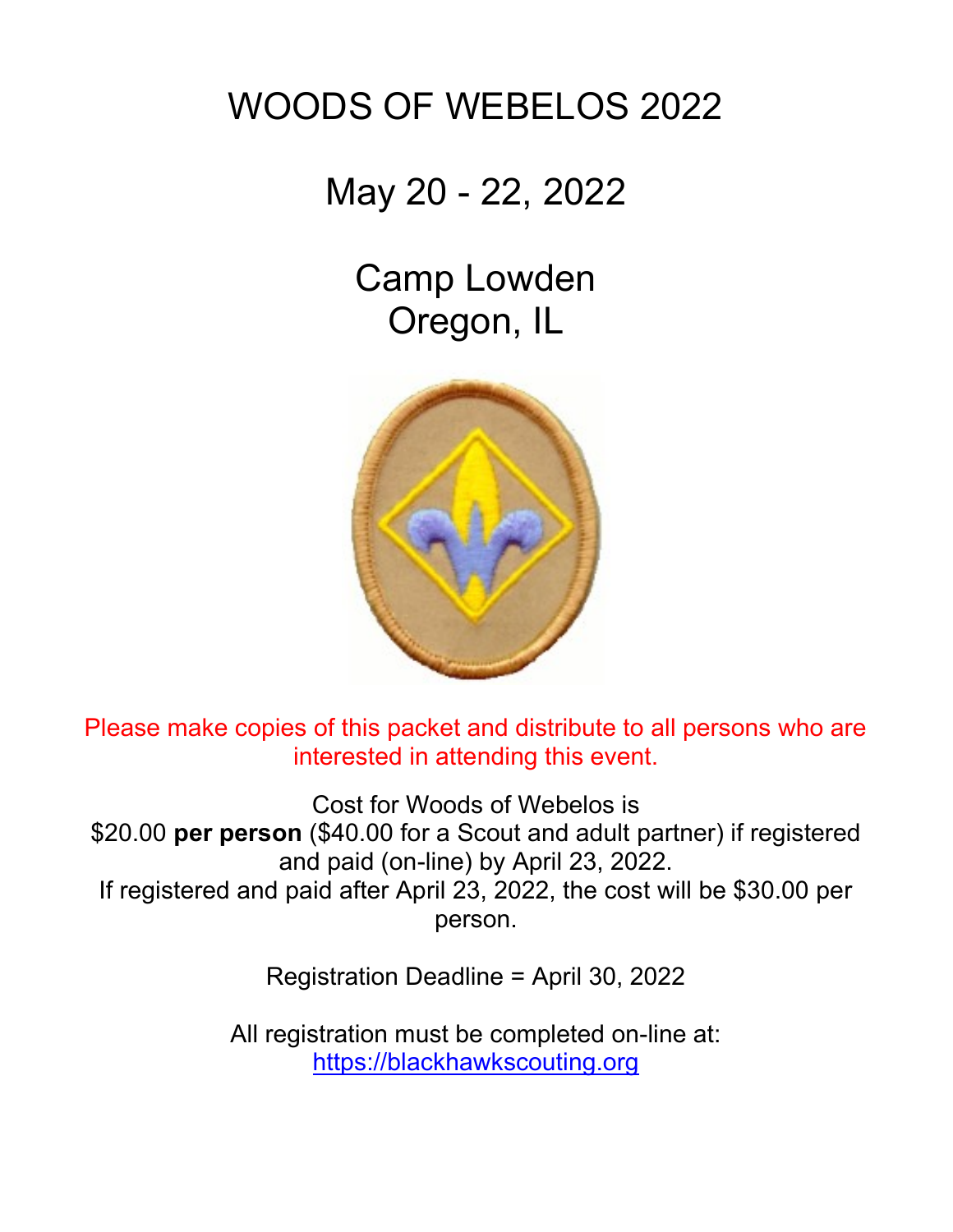#### WOODS OF WEBELOS CHECKLIST

- $\bullet$  Select two **separate** coordinators for your Pack: one for  $4<sup>th</sup>$  grade Scouts and one for 5<sup>th</sup> grade Scouts. These two adults **must** attend Woods of Webelos and will receive the information packets for their age level upon arrival at camp.
- Announce and promote the event to all current Bear and  $4<sup>th</sup>$  grade Webelos Scout dens as soon as possible.
- Make copies of this packet for all participants and distribute them by April 1, 2022 (at the latest).
- A parent/guardian must attend with each Scout. Get commitments as soon as possible.
- Collect registration fees and Health/Medical (Parts A & B) forms for all youth and adults attending Woods of Webelos. Note: The Health/Medical form can be downloaded separately.
- Complete ONE registration per Pack no later than April 30, 2022.
- Mail all Health/Medical records to the council office (postmarked no later than April 30, 2022) or take forms to the Crystal Lake Scout office no later than May 1, 2022. Note: no participant will be allowed to attend without a Health/Medical form turned in at time of registration (do not hold them until the event).
- CAR POOL to Camp Lowden on May 20, arriving no earlier than 6 PM and preferably before 8 PM. Registration will open at 6 PM – no early birds.
- Have a great time at Woods of Webelos!!!

Woods of Webelos Schedule:

- Friday: Check-in and set-up. No scheduled activities. Groups are asked to remain in their assigned campsites.
- Saturday: Activities are scheduled for the entire day beginning at approx. 8 AM with breaks for lunch and dinner. Evening campfire program ends at approximately 9 PM.
- Sunday: No scheduled activities. Pack your belongings, clean up your campsite, and go home. All campers should have left camp by 10 AM.

Note: The Trading Post will be open during lunch and dinner on Saturday. Please bring cash or a check. We cannot accept credit cards.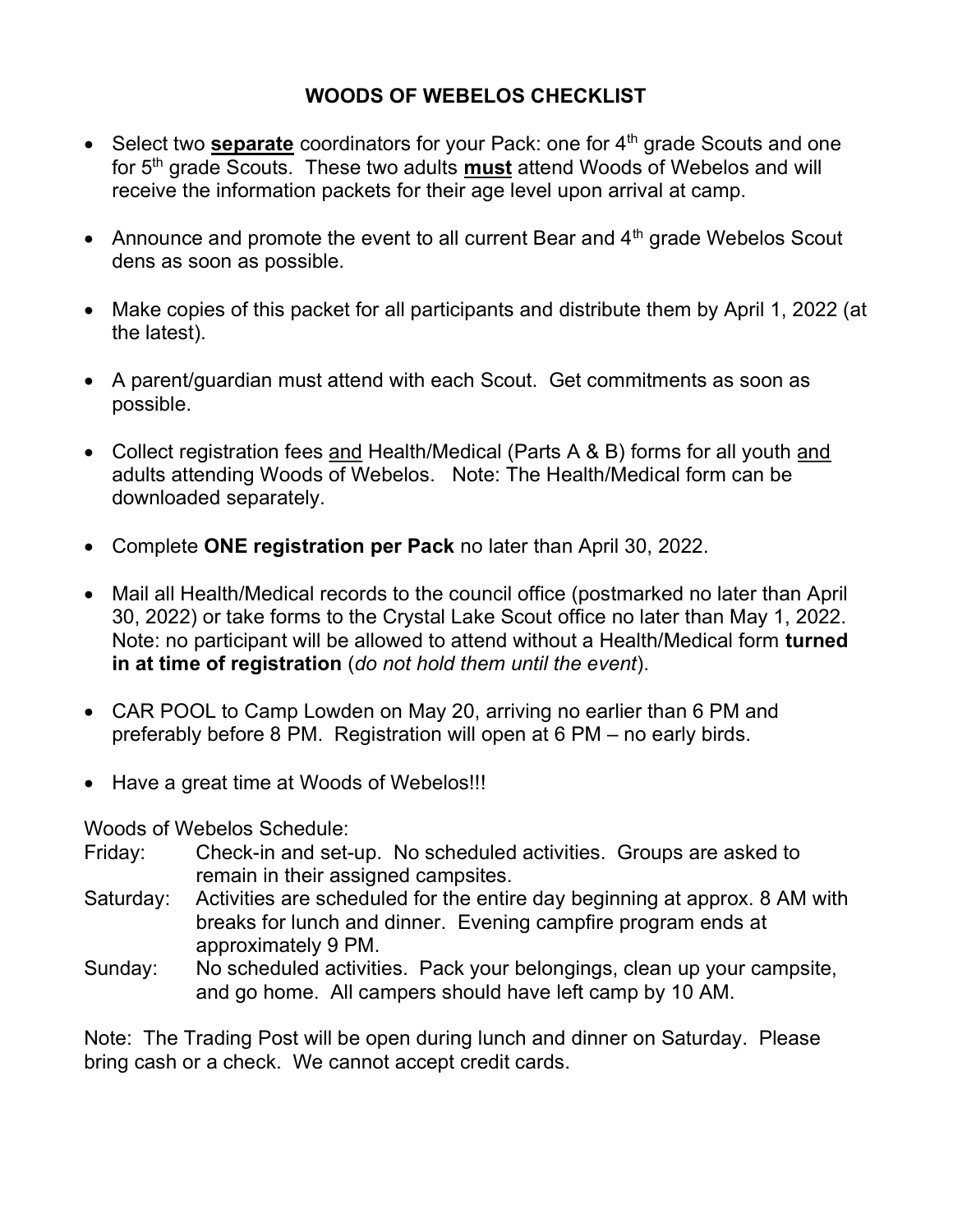## RULES FOR WOODS OF WEBELOS 2022

- Car pool Arrive between 6 and 8 P.M. Friday, May 20, 2020 no early birds.
- A parent or quardian (over age 18) must accompany each youth at all times.
- Woods of Webelos is for registered Cub/Webelos Scouts that will be entering  $4^{\text{th}}$  or 5 $^{\text{th}}$  grade in the fall of 2022 AND their parent/guardian. No additional siblings may attend.
- Each group should stay in its assigned campsite Friday night.
- Swimming pool will be closed. Paths to the river are "off limits".
- Remain on the trails due to poison ivy in camp.
- SHARE firebowls, SHARE fire pits, SHARE picnic tables, etc. Respect the rights of others. Camp will be VERY crowded. You will be sharing your campsite with other Packs.
- B.S.A. policy prohibits smoking in the presence of the youth and on camp property.
- All items carried into campsites must be carried out of campsites including garbage.
- No unattended or jumbo-sized camp fires. Do NOT build fires outside of established fire rings.
- There are very few flush toilets in camp. If any of these are purposely plugged, the doors will be locked and no one will be able to use them. Sorry – showers will not be available this weekend.
- Each adult should plan on sharing a tent with his/her child.
- The following items are prohibited:
	- o Radios, televisions, and other electrical devices (video games, etc.)
	- o Two-way radios (Only Camp Staff will be allowed to use these)
	- o Alcohol or Illegal Drugs
	- $\circ$  Guns (toy guns or real)
	- o Sheath knives
	- o Pets
	- o T-shirts, caps, or other articles of clothing depicting alcohol, drugs, tobacco products, or vulgar language
	- o Firewood from outside of Camp Lowden.
- Camp will be VERY crowded please be courteous to others. Plan on sharing your campsite with other packs.
- The camp staff consists of volunteers we do the best job we can.
- Clean up your campsite on Sunday morning before leaving camp. Remove all trash from campsite. All ash and wood must be out COLD, removed from fire pits, and scattered into the woods.
- Have a wonderful weekend!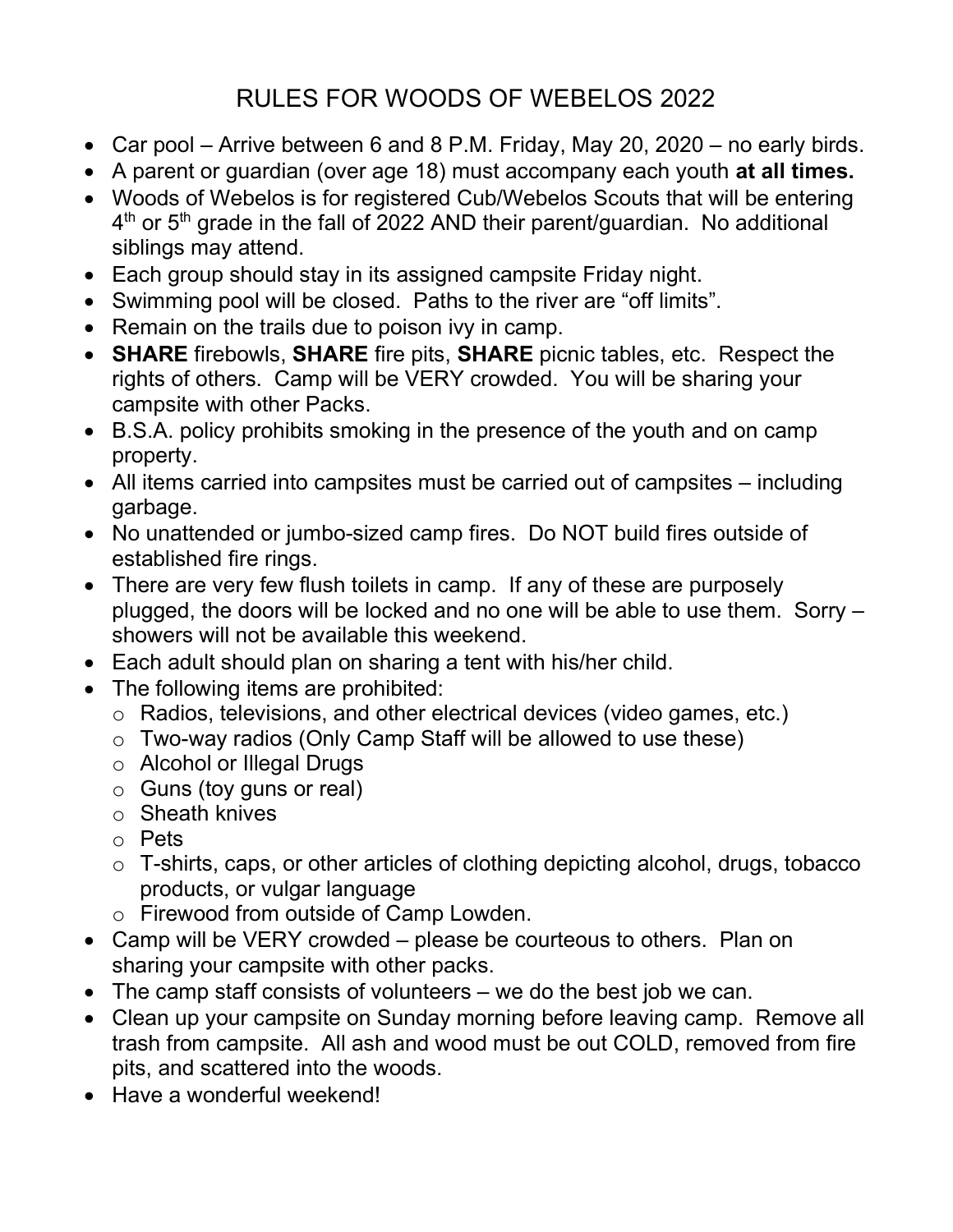### 2022 WOODS OF WEBELOS MENU

| Friday night:                                                                                                                                                                                                                                                                                                                  | Bring your own light refreshments. It is best to eat your evening<br>meal before arriving at camp.                                                    |
|--------------------------------------------------------------------------------------------------------------------------------------------------------------------------------------------------------------------------------------------------------------------------------------------------------------------------------|-------------------------------------------------------------------------------------------------------------------------------------------------------|
| Saturday breakfast:                                                                                                                                                                                                                                                                                                            | Bring your own breakfast. Each group will prepare breakfast in<br>their own campsite.                                                                 |
| Saturday lunch:                                                                                                                                                                                                                                                                                                                | The following items will be provided for each participant: hot dogs<br>and buns, ketchup, mustard, relish, potato chips, apples, and<br>lemonade mix. |
| Lunch items will be distributed on Saturday prior to lunchtime. Each group is to take the lunch items back to their<br>assigned campsite for preparation. Bring your own cook stove or plan on building a wood fire.                                                                                                           |                                                                                                                                                       |
| Saturday dinner:                                                                                                                                                                                                                                                                                                               | The following items will be provided for each participant: ground<br>beef, onions, carrots, potatoes, salt, pepper, cookies, and<br>lemonade mix.     |
| Dinner items will be distributed on Saturday prior to dinnertime. Each group is to take the dinner items back to<br>their assigned campsite for preparation. The items are to be cooked as "foil packs". Directions for foil packs will<br>be provided to you. The foil and charcoal for cooking dinner will also be provided. |                                                                                                                                                       |
| Saturday night:                                                                                                                                                                                                                                                                                                                | Bring your own light refreshments.                                                                                                                    |
| Sunday breakfast:                                                                                                                                                                                                                                                                                                              | Bring your own breakfast or plan on visiting a local restaurant on                                                                                    |

Please note that one of the requirements for the Webelos "Cast Iron Chef" adventure is that each Scout must prepare a meal and clean up afterwards. The Saturday dinner is intended to meet that requirement. The SCOUTS are encouraged to prepare the meal for both themselves and their parents.

your way home.

The menu items listed above are provided as part of the fee for the weekend. If you would like to bring additional items, please feel free to do so. It is suggested that each pack, as a group, determines what items will be brought in for snacks, breakfast, and extras ahead of time. Occasionally feelings get hurt if one Scout has an item that the others in the group do not. Please note that we cannot accommodate special dietary needs. If the above menu items do not fit into your diet, please bring your own food.

Everything you bring to camp must be carried to the campsites. Vehicles will not be allowed in the campsites. You must also properly dispose of any garbage. Please bring your own garbage bags. There is only one dumpster in camp, so please compact your trash. Also, be sure to consider that there are wild animals in the camp. Any food items brought into camp must be packed properly so that the animals cannot get into them. It is probably best to leave these items in your vehicle until just prior to meal times and returned to your vehicle after the meal. Please remind all Scouts and adults that food items should never be put into a tent. This includes candy and gum. The animals could destroy your tent trying to get at the food.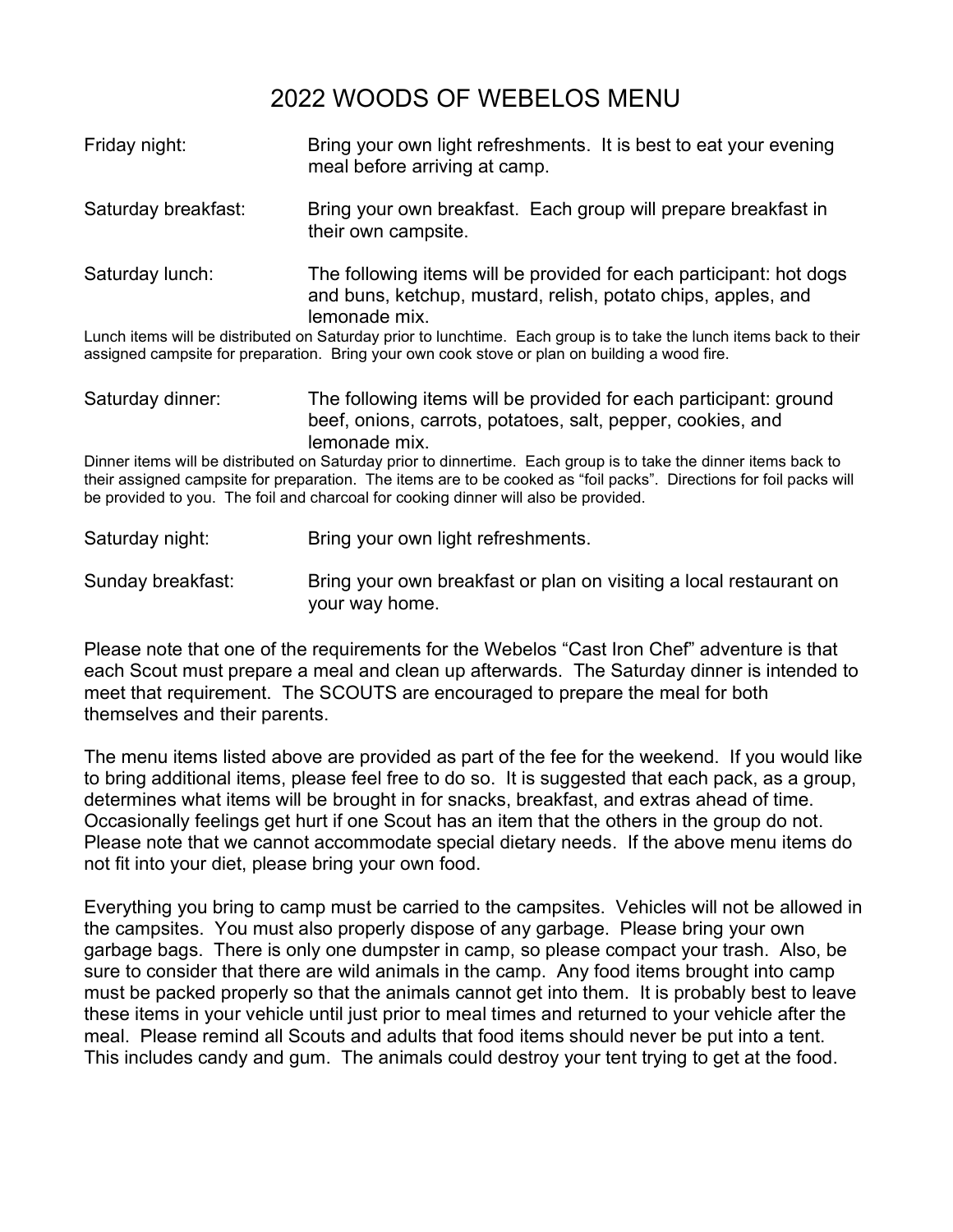### PACKING FOR WOODS OF WEBELOS

#### THINGS EACH PERSON SHOULD BRING:

- Personal eating utensils (plate, cup, and silverware)
- Personal camping gear (tent, sleeping bag, etc.)
- Change of clothing (at least one extra pair)
- Rain gear (this is extremely important)
- A change of shoes is a good idea (or boots)
- $\circ$  Insect repellent (no aerosol or spray pump)
- Flashlight and extra batteries
- $\circ$  Parents of Scouts entering the 5<sup>th</sup> grade should each carry a B.S.A. approved style pocketknife (Scouts are NOT to carry a knife during Woods of Webelos. Scouts are only to use knives at the knife safety activity and during meal preparation  $-$  not at any other time.)

#### THINGS EACH PACK MUST BRING:

- $\circ$  Container for lemonade (5-gallon capacity)
- $\circ$  Dining fly for group (in case of rain)
- Any cooking utensils needed for meal preparation (a pair of tongs for the foil packs is a good idea)
- Garbage bags
- Snacks for Friday and Saturday evening
- Breakfast for Saturday morning
- Toilet paper (none will be provided)
- $\circ$  Pens or pencils
- $\circ$  Bucket and shovel to use with the campfire (to put out fire and clear fire bowl)
- $\circ$  Cook stove and cooking pot for Saturday lunch (unless you can come up with another safe way to cook your hot dogs) and your other meals
- $\circ$  It is a good idea to bring "fire starters" for your campfires. Please do not bring any fire starters that will have an "explosive" reaction. These could cause severe injury.
- At least one Webelos book to track what the Scouts have accomplished over the weekend. It is up to the individual packs to determine what requirements/electives the Scouts have completed. Attendance at a session does not mean that a Scout has met any of the book requirements. The final decision is at the discretion of the Scouts' Webelos Den Leader. Woods of Webelos will not provide a list of accomplishments.

#### ITEMS PROHIBITED:

Radios, televisions, and other electrical devises (video games, etc.), alcohol, illegal drugs, guns (toy guns or real guns), sheath knives, pets, any article of clothing depicting alcohol, drugs, tobacco products or vulgar language. Do not bring your own firewood. Camp Lowden does not allow firewood to be brought into camp due to the possibility of it containing the Emerald Ash Borer insect. A designated amount of firewood will be available for each campsite as part of the fee. Additional firewood will be available for purchase.

Pack lightly. You must carry in all of your own gear. No transportation will be provided to the campsites. All items should be marked with the participant's name and pack number.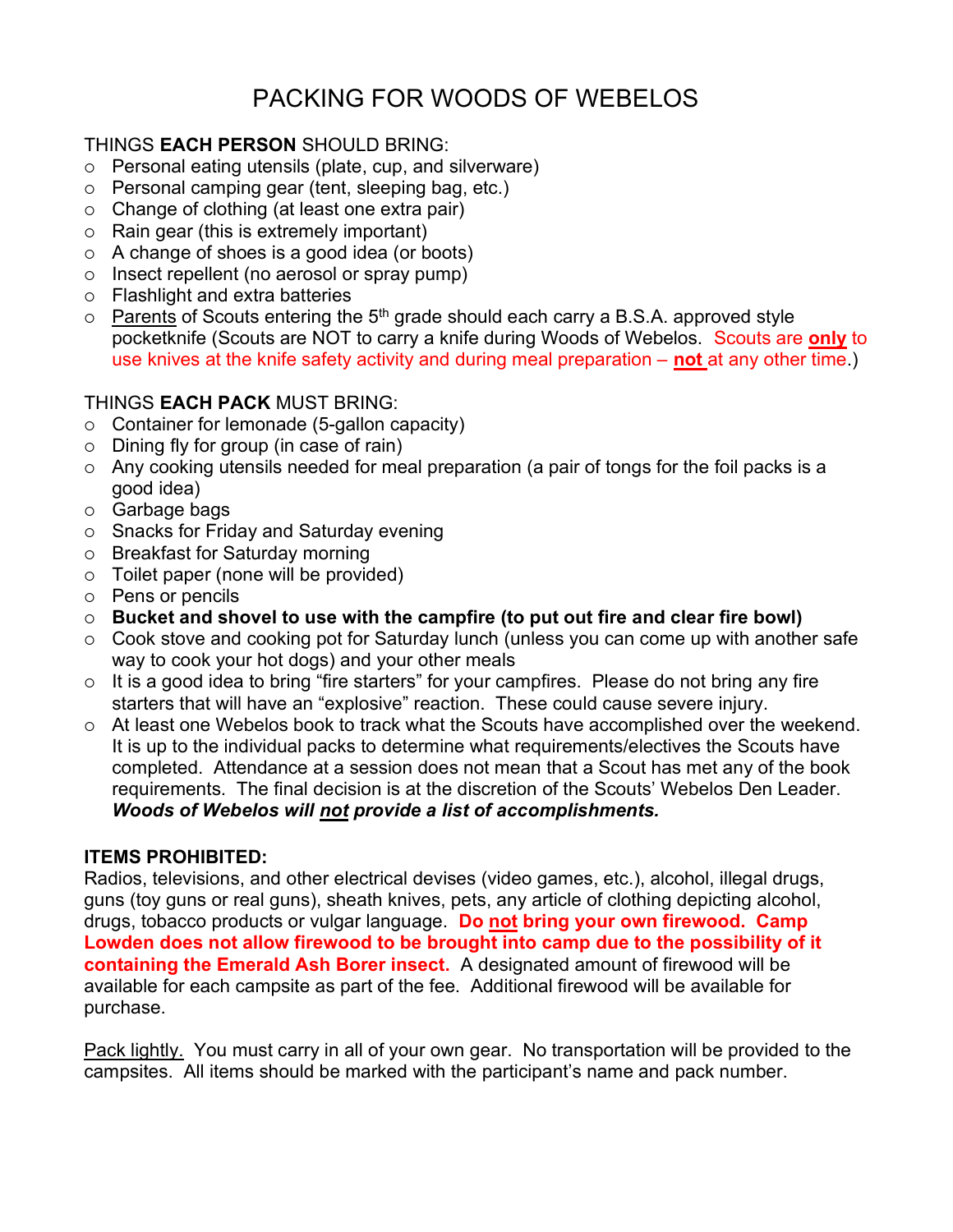#### Registration Process:

- 1) All Registration must be completed on line at: https://blackhawkscouting.org. Registration deadline is April 30, 2022. Note: Select "calendar" at the top right of the screen then go to May 2022. Be sure that "All Organizations" or "Sycamore" is showing in the drop-down just above the month and that "All Categories" is select in the drop-down next to that. Go to May 20 – 22, 2022 and click on "2022 SYC Woods of Webelos(Sycamore)" to open the registration page.
- 2) Payment may be made either on-line or via mail. Please note that a convenience fee of 3% will be added to your total if making payment on-line. Payment may be mailed to the council office (see address below) if postmarked no later than April 30, 2022.
- 3) Mail Health/Medical (Parts A & B) forms to council. All items must be postmarked no later than April 30, 2022. Each participant (adult and youth) must have a Health/Medical form. Note: These forms will NOT be returned to the pack and will be destroyed after the event. Mail all forms to:

Blackhawk Area Council Sycamore Woods of Webelos 2820 McFarland Ave Rockford, IL 61107

#### The following information will be needed to complete your registration on-line:

- 1) Your pack number
- 2) Name, address, phone, and e-mail for your 4th and 5th grade coordinators (2 separate people)
- 3) Number of 4th grade youth attending
- 4) Number of 5th grade youth attending
- 5) Number of adults attending
- 6) For Scouts, you will need: Youth's name, name of parent attending event, and phone number
- 7) For adults, you will need: Adult's name, phone number, and e-mail address
- 8) Credit card for payment or choose to mail a check (one payment for entire pack).

#### When registering youth, be sure to use the grade that they will be attending in the fall of 2022 (not their current grade).

The following page contains two copies of a "car card". Please have each driver complete one copy of this form and place in the windshield of his/her car upon arrival at camp. We use this form to notify the driver if there is a problem with their car (ex: flat tire) or in case we need to have a car moved.

Please plan to car pool to Woods of Webelos. The parking lot is not large enough for everyone to drive separately. By carpooling, you will save gas and be able to share stories while driving to and from camp. Please car pool.